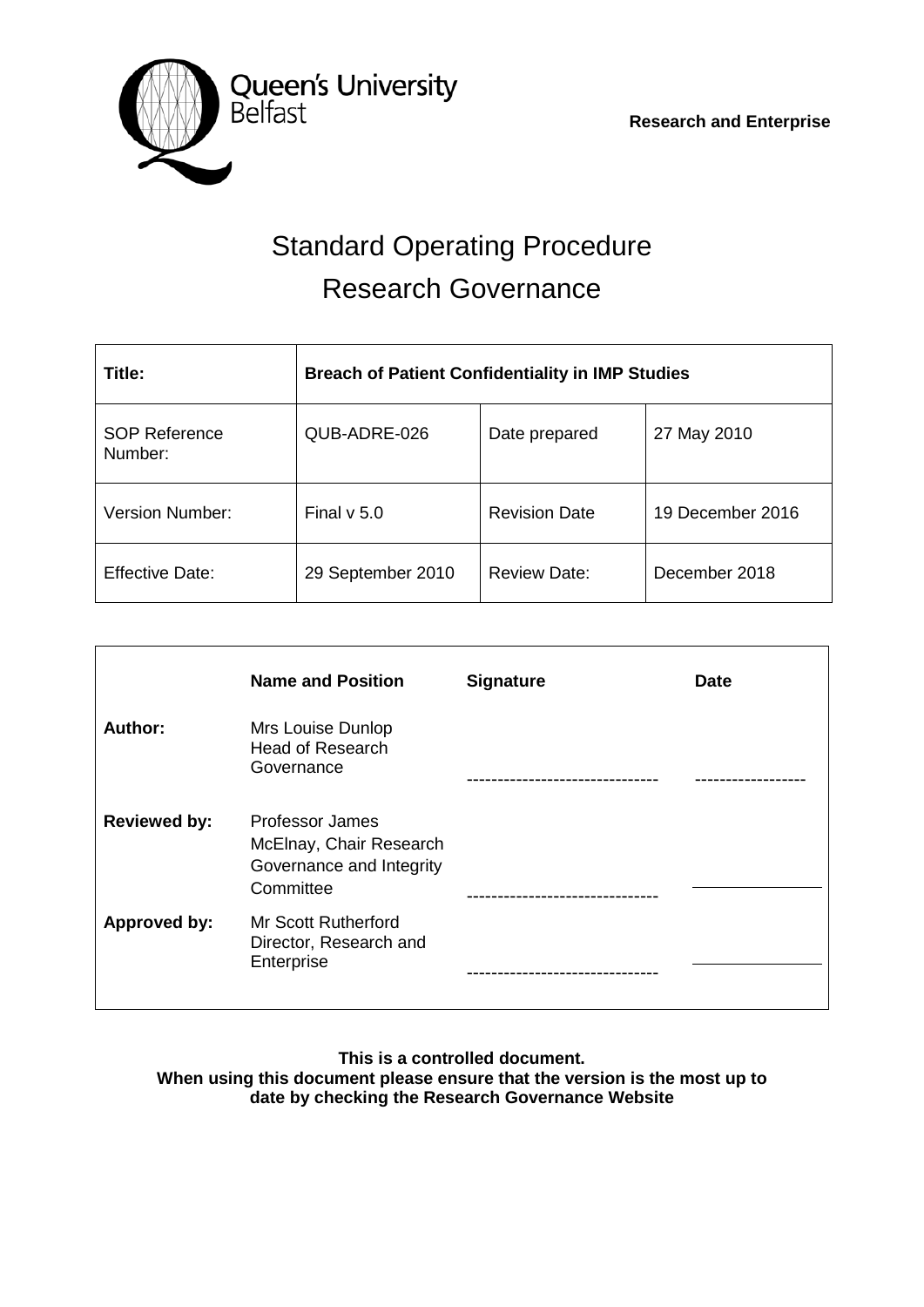# **Do Not Copy**

# Revision Log

| <b>Previous Version</b> | Date of             | Reason for             | New Version Number |
|-------------------------|---------------------|------------------------|--------------------|
| number                  | Review/Modification | Review/Modification    |                    |
| Final $v$ 1.0           | 20/10/11            | Annual Review          | Final $\vee$ 2.0   |
| Final $v$ 2.0           | 21/08/2012          | <b>Periodic Review</b> | Final $\vee$ 3.0   |
| Final $v$ 3.0           | 06/10/2014          | <b>Periodic Review</b> | Final $v$ 4.0      |
| Final $v$ 4.0           | 19/12/2016          | <b>Periodic Review</b> | Final $v$ 5.0      |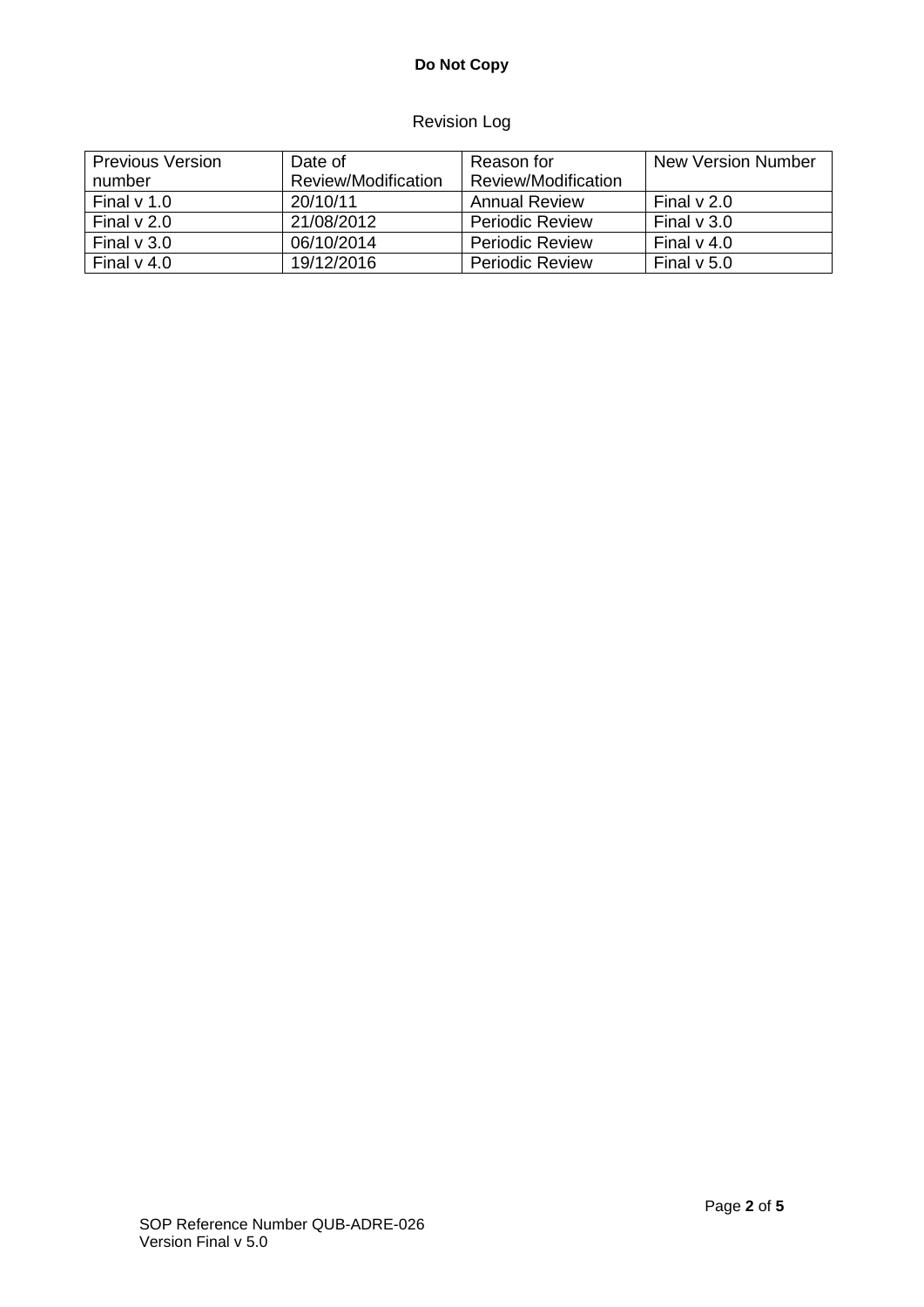## **1. Purpose**

This Standard Operating Procedure (SOP) provides guidance to researchers, especially those in laboratory facilities, in the event of patient identifiable information being received on University premises.

#### **2. Introduction**

The Medicines for Human Use (Clinical Trials) Regulations 2004, incorporating Good Clinical Practice, states that "All Clinical Information shall be recorded, handled and stored in such a way that it can be accurately reported, interpreted and verified, while the confidentiality of records of the trial subjects remains protected" (Schedule 1, Part 2, 9) and that "the rights of each patient to physical and mental integrity, to privacy and to the protection of data concerning him in accordance with the Data Protection Act 1998 are safeguarded" (Schedule 1, Part 2, 13).

Unfortunately, by the very nature of clinical trial work episodes occur whereby patient information is inadvertently passed onto University premises.

All samples and documentation received onto University premises should contain an anonymised study identification code and not personal information, unless the study information sheet and consent form explicitly state that the information may be on University premises.

#### **3. Scope**

This SOP applies to all studies using Investigational Medicinal Products (IMP) recruiting patients from Health and Social Care Trusts.

#### **4. Responsibilities**

## **4.1 Chief Investigator/Site Principal Investigator (PI)**

The Chief Investigator (CI)/Site Principal Investigator (SPI) must ensure that all those involved in the research study understand that it is a legislative breach to have patient identifiable information on University premises, without the explicit and informed consent of the patient. In the event of a confidentiality breach, the CI/SPI must contact the source of the patient information highlighting the issue and determining appropriate corrective actions to prevent a repeated incident.

#### **4.2 Investigator/Laboratory Technician**

All those involved in a research study have the responsibility to preserve patient confidentiality. In the event of documentation and/or clinical specimens being received into the University containing patient identifiable information corrective action must be taken and the CI/SPI informed.

## **5. Procedure**

5.1 The individual who receives the document or sample with patient identifiable information must report the incident immediately to the CI/SPI and the person sending the samples. Detail the information that has been received into the University and obtain an anonymised study identification code for the particular research subject. In the event that the study co-ordinator is not available assign a unique identification code.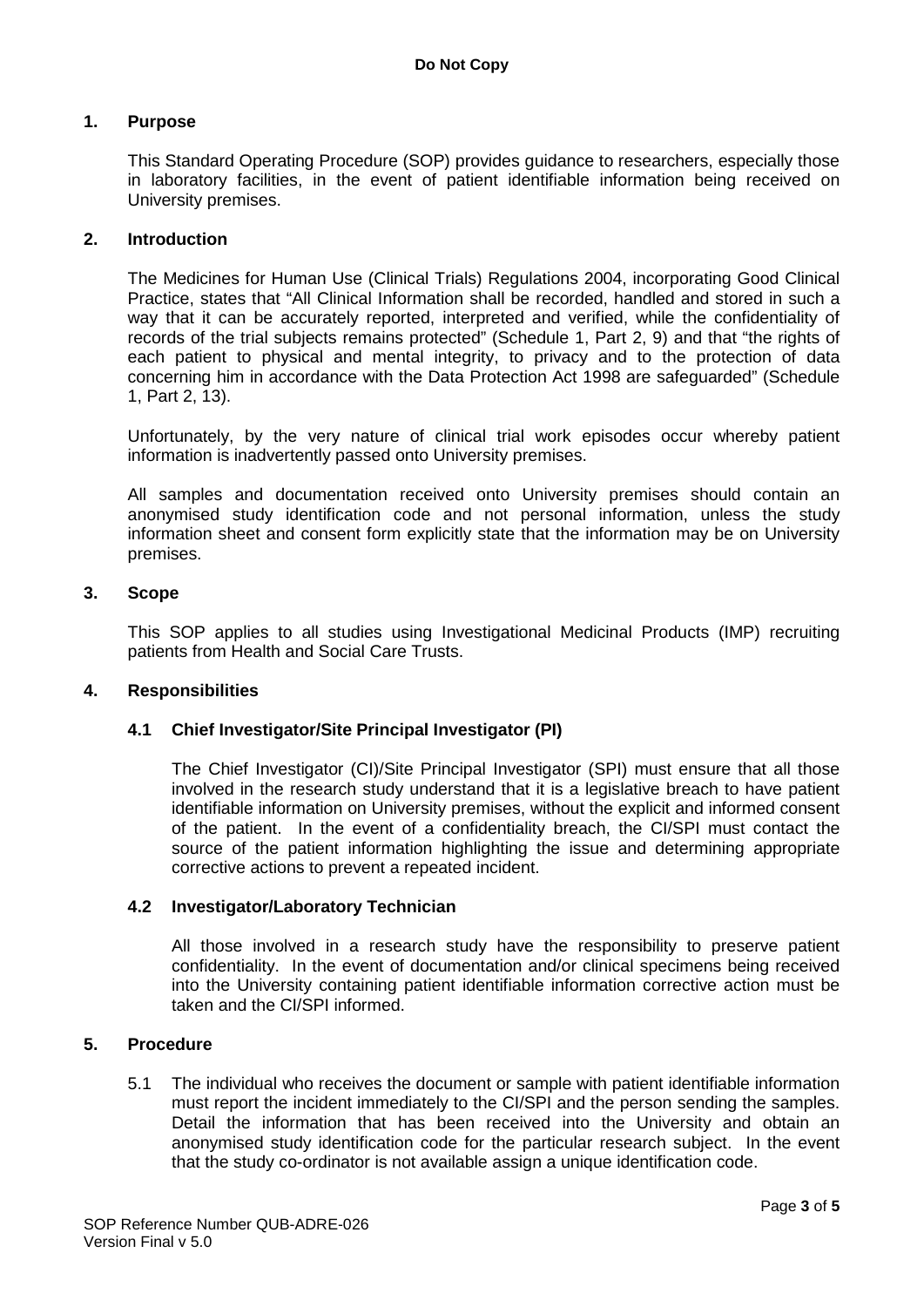#### **Do Not Copy**

- 5.2 Record the patient details and any assigned study codes carefully on the "breach of confidentiality" form, attached as Appendix 1 and retain securely until collected by the study co-ordinator. The form must be retained in the Trial Master File.
- 5.3 In event of a document being received with patient identifiers on it, these should be redacted by blanking out the patient details and photocopying of the page. Once the photocopy is checked for completeness, the original document must be shredded and disposed of in confidential waste.
- 5.4 In the event of a specimen being received, the specimen container must be re-labelled with the allocated anonymised study identification code. Care must be taken to obliterate the patients' details.
- 5.5 In the event that the receiver has had to assign their own unique number to documentation or a specimen, ensure that once the correct study number has been obtained that everything is updated.
- 5.6 Process the documentation and/or sample as required by the study protocol and report the incident to the Chief Investigator.

#### **6. References**

Medicines for Human Use (Clinical Trials) Regulations 2004 (last accessed December 2016) http://www.legislation.gov.uk/uksi/2004/1031/contents/made Centre for Public Health. Incident Reporting Protocol

## **7. Appendix**

Appendix 1 – Breach of Confidentiality Form.